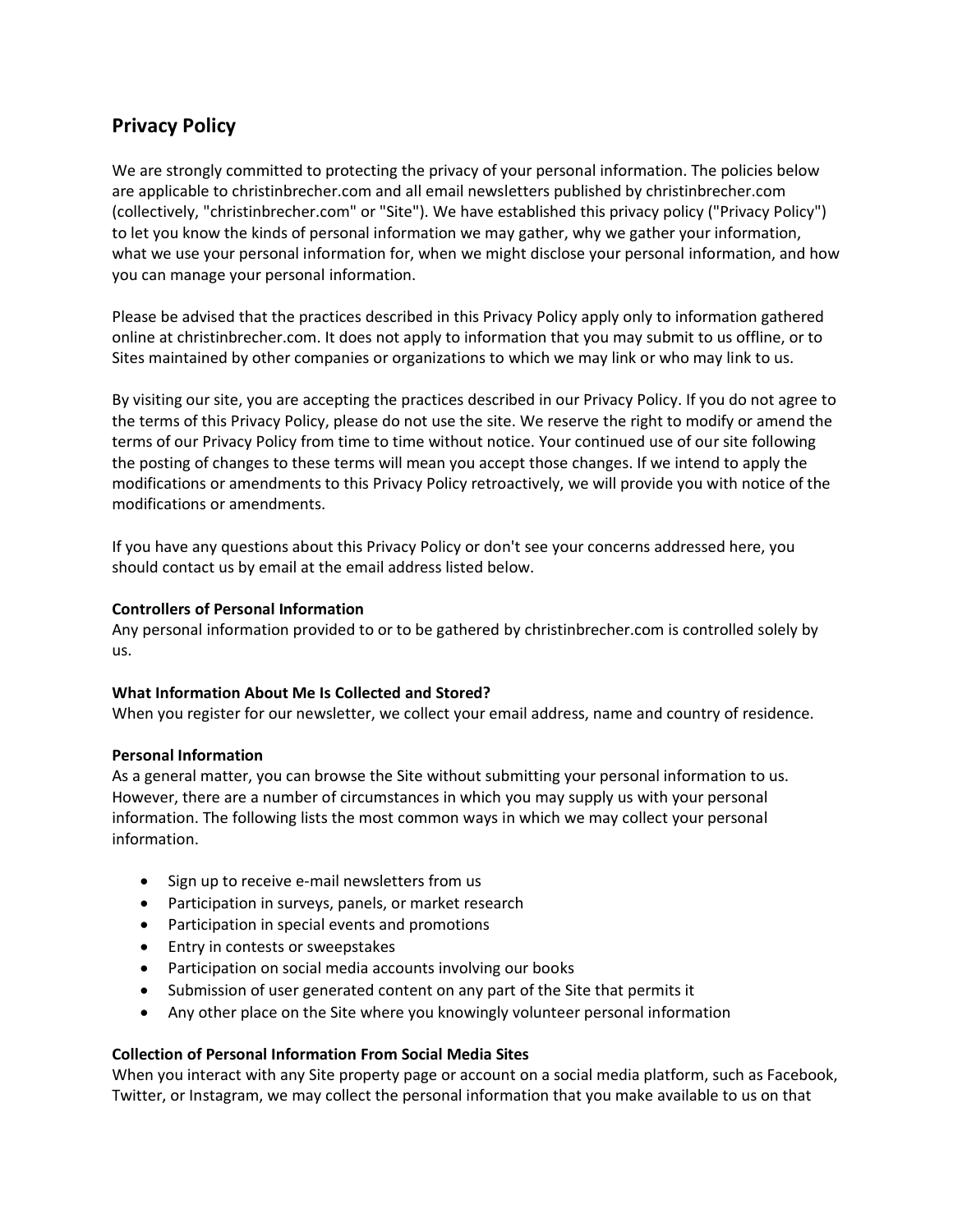page or account including your account ID or "handle." However, we will comply with the privacy policies of the corresponding social media platform and we will only collect and store such personal information that we are permitted to collect by these social media platforms.

## **Non-Personal Information**

In addition, when you interact with the Site, our servers may keep an activity log that does not identify you individually ("Non-Personal Information"). Generally, we collect and store the following categories of Non-Personal Information:

- Device information about your computer, mobile device, or other device that you use to access the Site. This information may include IP address, geolocation information, unique device identifiers, browser type, browser language, and other transactional information.
- Usage information about your use of the Site. This information includes a reading history of the pages you view. We use this information to provide you a more customized experience on the Site.
- Additional "traffic data" such as time of access, date of access, software crash reports, session identification number, access times, and referring website addresses.
- Your search terms and search results.
- Other information regarding our users' use of the Site.

# **Use of Cookies, Flash Cookies and Web Beacons**

Like many websites, we use "cookies", which are small text files that are stored on your computer or equipment when you visit certain online pages that record your preferences and actions. We use cookies to track use of our Site and online services. We may also use cookies to monitor traffic, improve the Site and make it easier and/or relevant for your use. You may occasionally get cookies from companies advertising on our behalf. We do not control these cookies, and these cookies are not subject to this cookie policy.

You have the ability to accept or decline cookies. Most web browsers automatically accept cookies, but, if you prefer, you can usually modify your browser setting to decline cookies. For more information on cookies and how to disable them, you can consult the information provided by the Interactive Advertising Bureau at www.allaboutcookies.org.

We may also use web beacons or flash cookies. A web beacon or flash cookie (also known as "action tags", "tracer tags", or "single-pixel gifs") is an invisible graphic on a web page that is programmed to collect non-personal information about your use of a given website. We do not share or provide personal information we may collect through such web beacons, such as names, e-mail addresses and phone numbers with our advertisers without your express permission.

# **Is Personal Information Collected From Children?**

Unless otherwise disclosed during collection and with parent or guardian consent, christinbrecher.com does not knowingly collect personal identifiable information from children under 13 years of age. If you are under 13 years of age you should not under any circumstance provide personally identifiable information to our site. If we discover that a child under the age of 13 has provided us with personally identifiable information, we will immediately delete that child's information from the Site.

#### **How Do We Use Your Information?**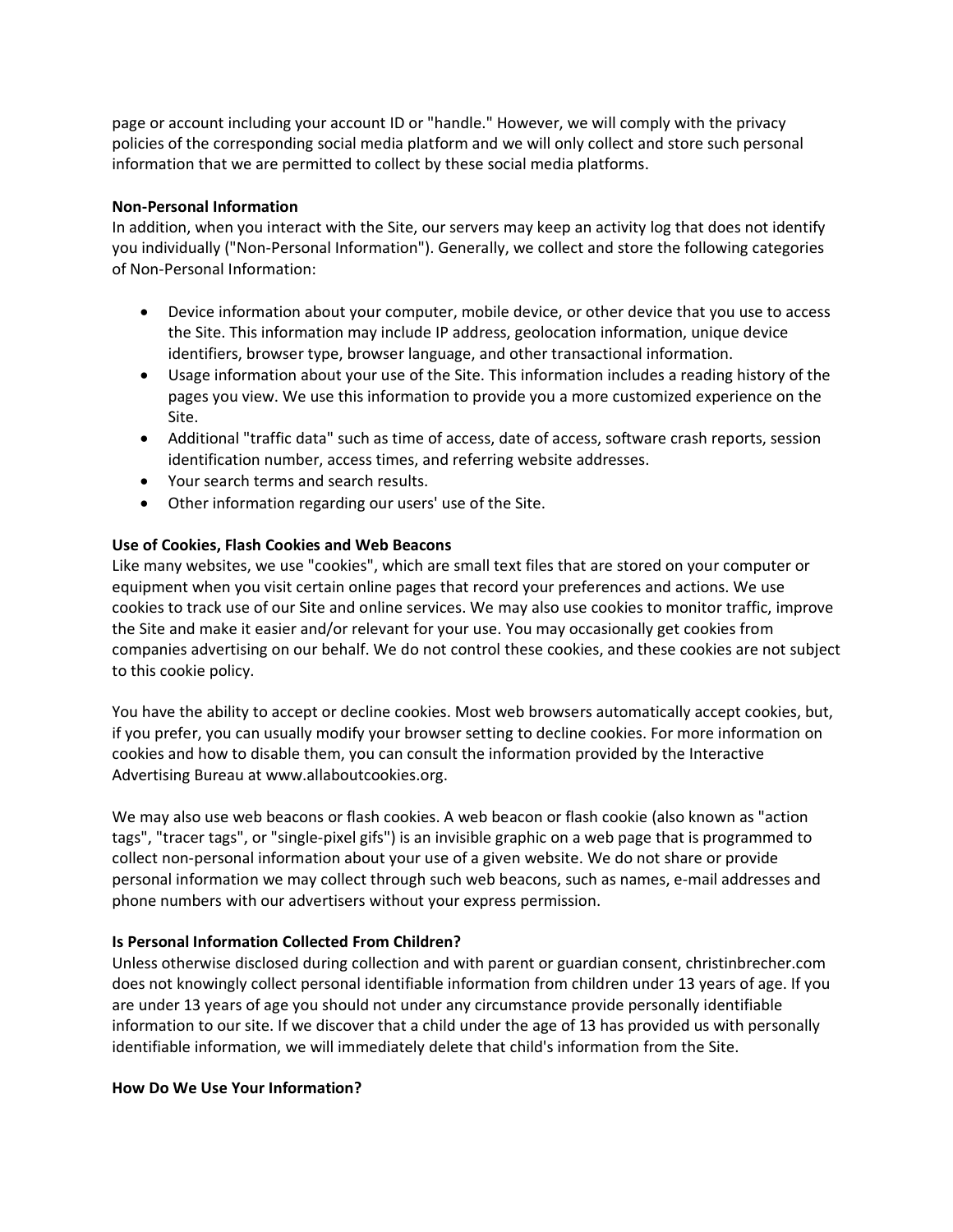We use the information we learn from you to help us personalize and continually improve your experience on the Site. We may use your Personal and Non-Personal Information in the following ways:

## General Uses

- Send you newsletters, offers and promotions for our products and services, third party products and services, or special events by e-mail or other another medium
- Administer contests, sweepstakes, promotions, and surveys
- Detect, investigate, and prevent activities that may violate our policies or be illegal
- Perform statistical, demographic, and marketing analyses of users of the Site
- Communicate with you about changes to our policies

# Use of Your Location Information

We use your location information to perform statistical, demographic, and marketing analyses of users of the Site and their purchasing patterns.

## Who Do We Provide Your Information To?

We do not use or disclose information about your Personal Information collected online to any companies not part of christinbrecher.com. Although, as disclosed below, we may provide your information to our partners, in no event will we sell or rent your Personal Information as part of a customer list or similar transaction.

## Third-Party Agents

We have third party agents, subsidiaries, affiliates and partners that perform functions on our behalf, such as hosting, billing, analytics, customer service, fraud protection, etc. These entities have access to the Personal Information needed to perform their functions and are contractually obligated to maintain the confidentiality and security of that Personal Information. They are restricted from using, selling, distributing or altering this data in any way other than to provide the requested services to the Site.

# Google Analytics

We use Google Analytics to collect and process data. Please see "How Google uses data when you use our partners' sites or apps", located at [https://policies.google.com/technologies/partner-sites.](https://policies.google.com/technologies/partner-sites)

# Emergency Situations

We may also use or disclose Personal Information if required to do so by law or in the good-faith belief that such action is necessary to (a) conform to applicable law or comply with legal process served on us or the Site; (b) protect and defend our rights or property, the Site or our users, and (c) act under emergency circumstances to protect the personal safety of us, our affiliates, agents, or the users of the Site or the public.

# Use of Non-Personal Information

We may disclose or share Non-Personal Information (or other information, other than Personal Information) in any other manner that we deem appropriate or necessary. Among other things, we will disclose Non-Personal Information to third parties to help us determine how people use parts of the Site and who our users are so we can improve our Site. We will also disclose Non-Personal Information to our partners and other third parties about how our users collectively use the Site.

#### **What Steps Are Taken To Keep Personal Information Secure?**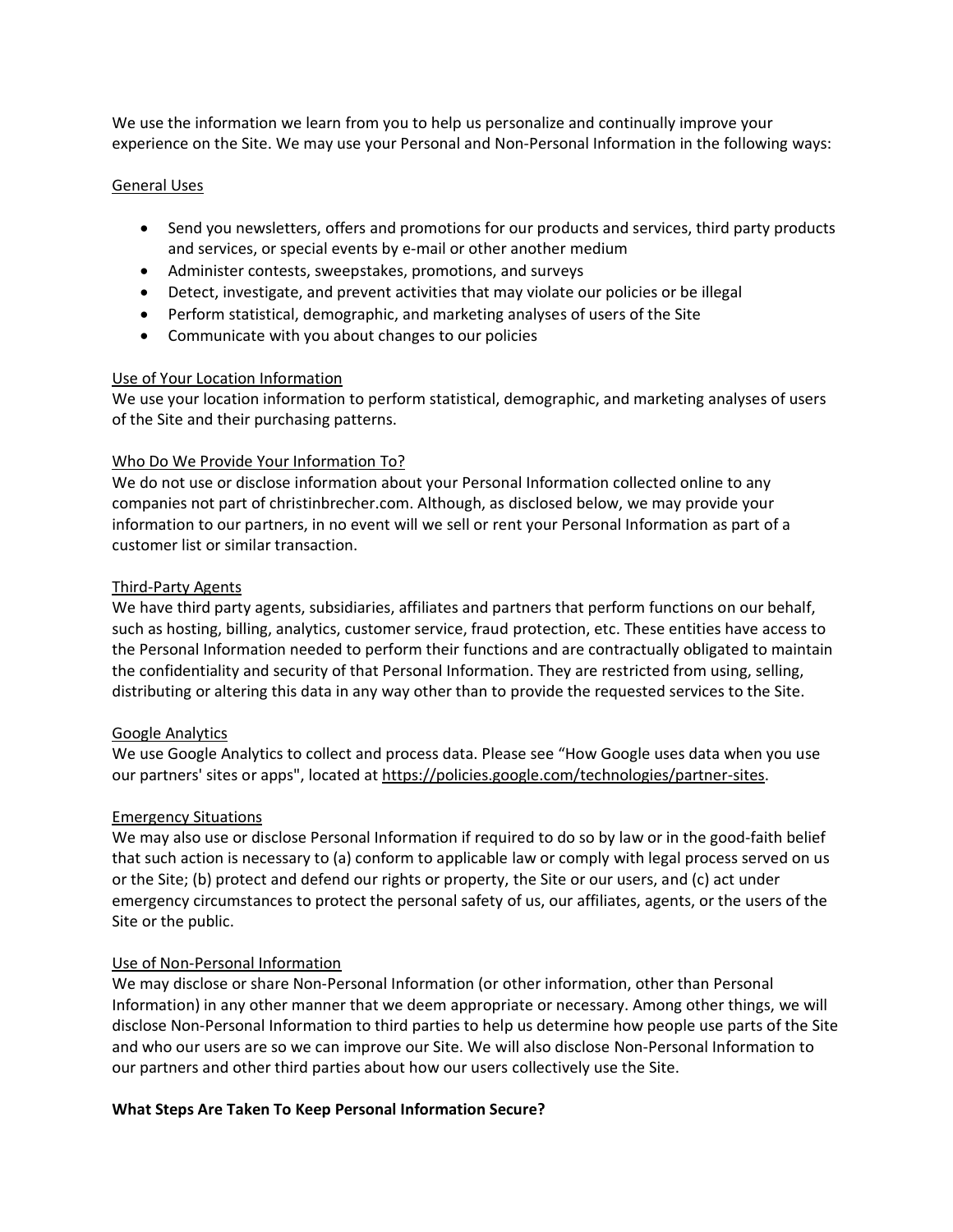We are concerned about ensuring the security of your Personal Information. We exercise great care in providing secure transmission of your information from your device to our servers. Personal Information collected by our Site is stored in secure operating environments that are not available to the public. Our security procedures mean that we may occasionally request proof of identity before we disclose your Personal Information to you. Please understand, however, that while we try our best to safeguard your Personal Information once we receive it, no transmission of data over the Internet or any other public network can be guaranteed to be 100% secure.

## **What Happens When I Link To or From Another Website?**

This Site may contain links to other websites operated by christinbrecher.com or third parties. Please be advised that the practices described in this Privacy Policy for christinbrecher.com do not apply to information gathered through these other websites. We are not responsible for the actions and privacy policies of third parties and other websites.

## **What About Contests and Sweepstakes?**

When we run a contest or sweepstakes relating to our Site, it will be accompanied by a set of rules. The rules for each contest/sweepstakes will specify how the information gathered from you for entry will be used and disclosed, if it is different than as described in this Privacy Policy. In conjunction with your entry in such contest or sweepstakes, Personal Information will be collected only if you voluntarily submit it.

## **Governing Law**

This Site is published in the United States. We attempt to protect the Personal Information of all users of our Site and we attempt to comply with local data protection and consumer rights laws to the extent they may apply to the christinbrecher.com services, and our policies are directed at compliance with those laws. If you are uncertain whether this privacy policy conflicts with the applicable local privacy laws where you are located, you should not submit your Personal Information to christinbrecher.com.

#### **Notice to Non-US Users**

If you are located outside the United States of America, you should be aware that your personally identifiable information will be transferred to the United States of America, the laws of which may be deemed by your country to have inadequate data protection. If you are located in a country outside the United States of America and voluntarily submit personal information to us, you thereby consent to the general use of such information as provided in this privacy policy and to the transfer of that information to, and/or storage of that information in, the United States of America.

#### **How Do I Opt-Out or Correct Information About Me**

You may always opt-out of receiving future e-mail messages and newsletters from christinbrecher.com. We provide you with the opportunity to opt-out of receiving communications from us in every newsletter or you may email us at the email address listed below to request removal from our mailing list.

#### **Limitation on Liability**

By using this site, you acknowledge that we specifically disclaim any liability (whether based on contract, tort, strict liability, or otherwise) for any direct, indirect, incidental, consequential, punitive or special damages arising out of, or in any way connected with, your access to or use of this site (even if we have been advised of the possibility of such damages), including but not limited to, liability associated with any viruses which may infect a user's computer equipment.